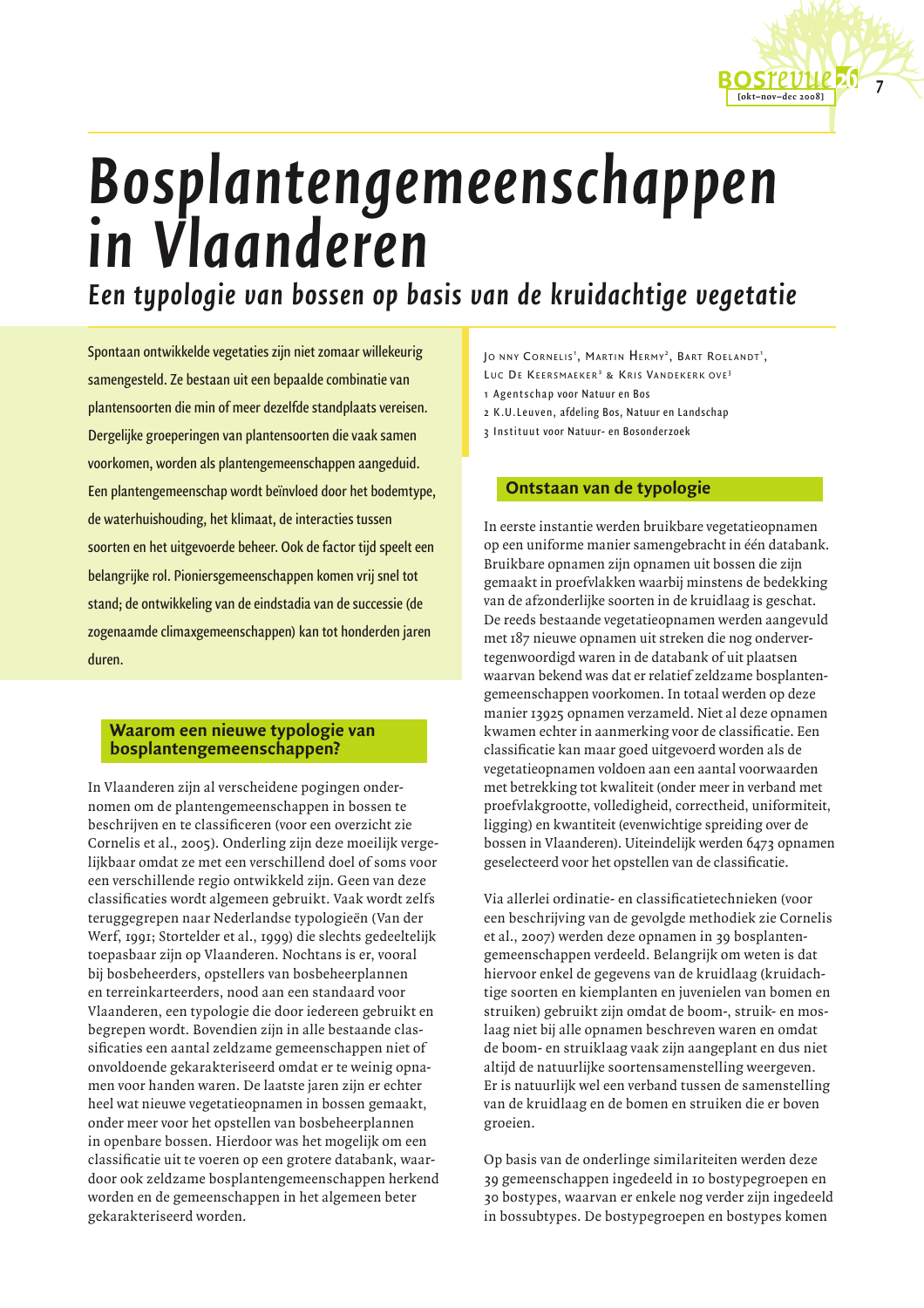min of meer overeen met respectievelijk verbonden en associaties in de traditionele syntaxonomie. De bostypegroepen zijn benoemd aan de hand van de meest typische boomsoorten. Bostypes zijn benoemd door de naam van de bostypegroep waartoe ze behoren aan te vullen met de naam (namen) van een of twee typische soorten uit de kruidlaag. De bossubtypes zijn benoemd door de naam van het bostype waartoe ze behoren verder aan te vullen met een of twee typische soorten die de subtypes van elkaar differentiëren. Sommige bostypes zijn floristisch verarmd doordat één soort (of enkele soorten) de ondergroei zodanig domineert dat de andere soorten onderdrukt worden. Dergelijke types komen vooral op verstoorde groeiplaatsen voor. Als de dominante soort in het verarmde bostype ook in ongestoorde bossen voorkomt (vb. grote brandnetel, gewone braam, bepaalde grassoorten), spreekt men van een rompgemeenschap. Als de dominante soort een uitheemse soort is (vb. Amerikaanse vogelkers, Amerikaanse eik) spreekt men van een derivaatgemeenschap.

# De bosplantengemeenschappen in Vlaanderen

In tabel 1 zijn alle onderscheiden bosplantengemeenschappen in Vlaanderen opgesomd, met per bostype ook een schatting van het aandeel in het Vlaamse bosareaal. Dit aandeel is berekend aan de hand van het vegetatiemeetnet van de bosinventarisatie (Waterinckx & Roelandt, 200I).

# Hieronder volgt een korte beschrijving van de 10 bostypegroepen.

# A) Esdoornen-abelenbos

Het esdoornen-abelenbos wordt gekenmerkt door plantensoorten die typisch zijn voor de (kust)duinen of alleszins voor kalkhoudende zandgronden, zoals veldhondstong, witte winterpostelein, gewone ossentong, zandzegge en zandhoornbloem. Het gaat vooral om bossen die in de (kust) duinen gelegen zijn, maar niet alle duinbossen zijn daarom esdoornen-abelenbossen. Vaak gaat het om verbossende duindoornstruwelen waar gewone esdoorn en grauwe abeel op termijn de belangrijkste soorten in de boomlaag worden.

#### B) Wilgenvloedbos

Het wilgenvloedbos is kenmerkend voor het zoetwatergetijdengebied (de Beneden-Schelde en haar zijrivieren Durme en Rupel). Het komt voor op buitendijkse gronden die permanent vochtig zijn en periodiek overstroomd worden ten gevolge van het rivierhoogtij. De boomlaag bestaat in de meeste gevallen uit schietwilg, al is die vaak aangeplant. In de struiklaag komen Duitse dot en allerlei wilgenhybriden het meest voor. De kruidlaag wordt getypeerd door reuzenbalsemien, vergezeld door grote brandnetel, bittere veldkers, bitterzoet, ridderzuring, spindotterbloem, ruw beemdgras, haagwinde en waterpeper. Het wilgenvloedbos stemt overeen met het salicion-verbond.

#### C) Elzenbroekbos

Het elzenbroekbos is het bos van moerassige depressies met voedselrijk, zoet, stagnerend water dat aan of boven het bodemoppervlak staat. Vaak staan deze depressies onder invloed van kwel. In de winter kunnen ze tijdelijk onder water staan; in de zomer droogt de bodem slechts oppervlakkig uit. Zwarte els is de belangrijkste soort in de boom- en struiklaag. De combinatie van wolfspoot, moeraswalstro, bitterzoet, grote wederik, gele lis, blauw glidkruid en grote kattenstaart is typisch voor de kruidlaag. Het elzenbroekbos stemt overeen met het alnion glutinosae-verbond.

## D) Essen-elzenbos

Het essen-elzenbos is het bos van jonge, voedselrijke gronden die periodiek onder water staan. Het onderscheidt zich van de andere bostypegroepen door de aanwezigheid van een groot aantal stikstofminnende soorten: niet alleen grote brandnetel en hondsdraf, maar ook gewone vlier, kleefkruid, ruw beemdgras, gewone hennepnetel, gewone berenklauw, kruipende boterbloem, enz. Alleen in het iepen-essenbos vindt men een even groot aandeel stikstofminnende soorten. Beide bostypegroepen vormen samen het alno-padion-verbond. Het essen-elzenbos stemt overeen met het circaeo-alneniononderverbond. Naast stikstofminnende soorten vindt men er ook vochtminnende soorten als speenkruid, moerasspirea, slanke sleutelbloem, pinksterbloem, kruipend zenegroen, kale jonker en enkele oud-bossoorten als bosanemoon, gele dovenetel, gewone salomonszegel, gevlekte aronskelk. Soms zijn in deze bossen populieren aangeplant. Het kan ook gaan om populierenaanplanten op standplaatsen waar zich op termijn een meer natuurlijk essen-elzenbos kan ontwikkelen.

#### E) lepen-essenbos

Het iepen-essenbos stemt overeen met het ulmenion carpinifoliae-onderverbond van het alno-padion. De grondwaterschommelingen zijn er groter dan in het essenelzenbos waardoor het aandeel grondwaterafhankelijke en vochtminnende soorten in de vegetatie beperkter is. De aanwezige boomsoorten zijn afhankelijk van de overstromingsfrequentie, de textuur van de bodem en de relatieve hoogteligging. In de praktijk wordt de boomsoortensamenstelling bepaald door enerzijds aanplant en beheer en anderzijds de mate waarin het bos door de iepenziekte is aangetast. Men vindt het iepen-essenbos onder andere in smalle stroken langs de voet van hellingen, op oeverwallen langs grote rivieren en aan de binnenduinrand waar vroeger iepen zijn aangeplant tegen de duinverstuivingen. Er komen heel wat bol- en knolgeofyten voor zoals sneeuwklokje, vingerhelmbloem, gewone vogelmelk, gevlekte en Italiaanse aronskelk. Veel stinzenplanten<sup>1</sup> dus, vandaar dat ook enkele parkbossen als iepen-essenbos bestempeld worden. Andere typische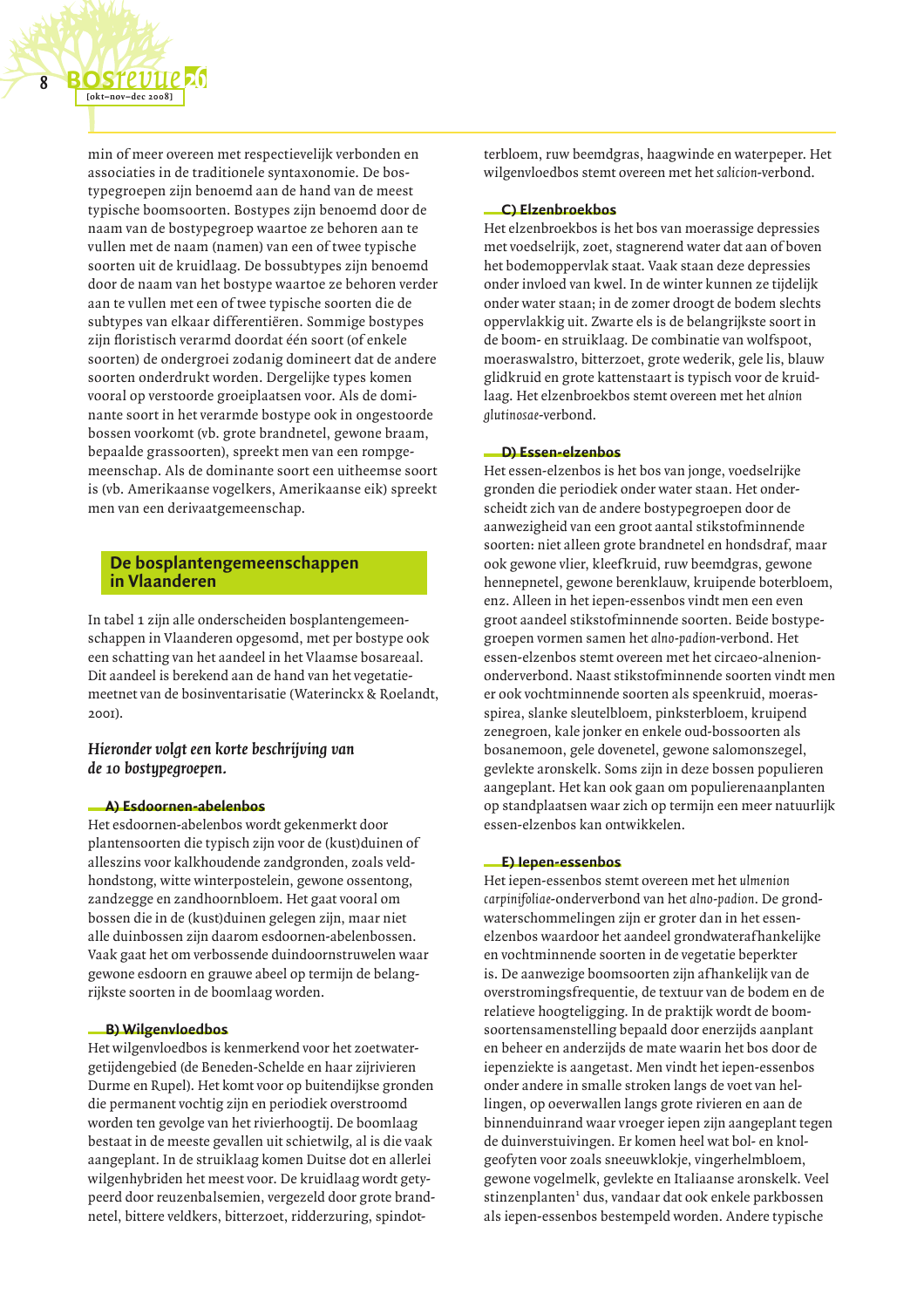

Voorbeeld van een essen-eikenbos met wilde hyacint (Bos Ter Rijst, Pepingen). © Johnny Cornelis

soorten zijn klimopereprijs, look-zonder-look, zevenblad, robertskruid, geel nagelkruid en aalbes.

#### - F) Esdoornen-essenbos

Het esdoornen-essenbos is typisch voor droge hellingen met een kalksteensubstraat. In Vlaanderen vinden we die enkel in de Voerstreek en op het plateau van Caestert. Het oorspronkelijk opgaande bos is een vrijwel gesloten beukenbos waarin gewone es en Spaanse aak als belangrijkste begeleiders voorkomen. Door zeer langdurig hakhoutbeheer in deze bossen was de beuk sterk achteruit gegaan ten voordele van gewone es, gewone en Noorse esdoorn en zomereik. Hierdoor doken heel wat lichtminnende plantensoorten op in de kruidlaag (o.a. verschillende orchideeën). Door het wegvallen van het hakhoutbeheer sinds de jaren 60 zijn er echter schaduwrijke situaties ontstaan waardoor klimop vaak overheersend werd in de kruidlaag en de meeste andere soorten geheel of grotendeels verdwenen. We vinden nu nog maar enkele kalkminnende soorten als wilde kardinaalsmuts, bosrank, rode kamperfoelie, ruig klokje, lievevrouwebedstro en heelkruid.

#### - G) Essen-eikenbos

Essen-eikenbossen zijn gemengde loofbossen waarbij zomereik en gewone es, soms ook gewone esdoorn aspectbepalend kunnen zijn. De kruidlaag heeft een opvallend voorjaarsaspect. Typische soorten zijn onder meer bosanemoon, gele dovenetel, gewone salomonszegel, wilde hyacint, drienerfmuur, boszegge, donkersporig bosviooltje en grote muur. Veelal gaat het om oud bos, d.w.z. bossen die steeds bos zijn geweest sinds de kaarten van de Ferraris (ca. 1775). De essen-eikenbossen stemmen min of meer overeen met het carpinion-verbond. Ze kunnen op twee manieren ontstaan zijn. Waar de standplaats te nat is voor beuk, krijgt men van nature een bos dat wordt gedomineerd door lichtboomsoorten als zomereik en gewone es. Essen-eikenbossen kunnen echter ook ontstaan zijn op drogere standplaatsen waar de mens eeuwenlang de beuk heeft weggehouden door middel van hakhout- of middelhoutbeheer.

#### **H**) Eiken-beukenbos

Gewone es komt in het eiken-beukenbos amper voor, in tegenstelling tot in het essen-eikenbos. Beuk heeft er wel een belangrijk aandeel. De eiken-beukenbossen omvatten

Stinzenplanten zijn planten die in hun verspreiding binnen een bepaalde streek vrijwel uitsluitend voorkomen in oude kasteelparken, pastorietuinen, kloostertuinen, op stadswallen en andere historische sites. Ze zijn er ooit aangeplant omwille van hun sierwaarde of geneeskrachtige eigenschappen, maar hebben zich sindsdien spontaan kunnen handhaven (Bakker & Boeve, 1985; Hermy, 1990).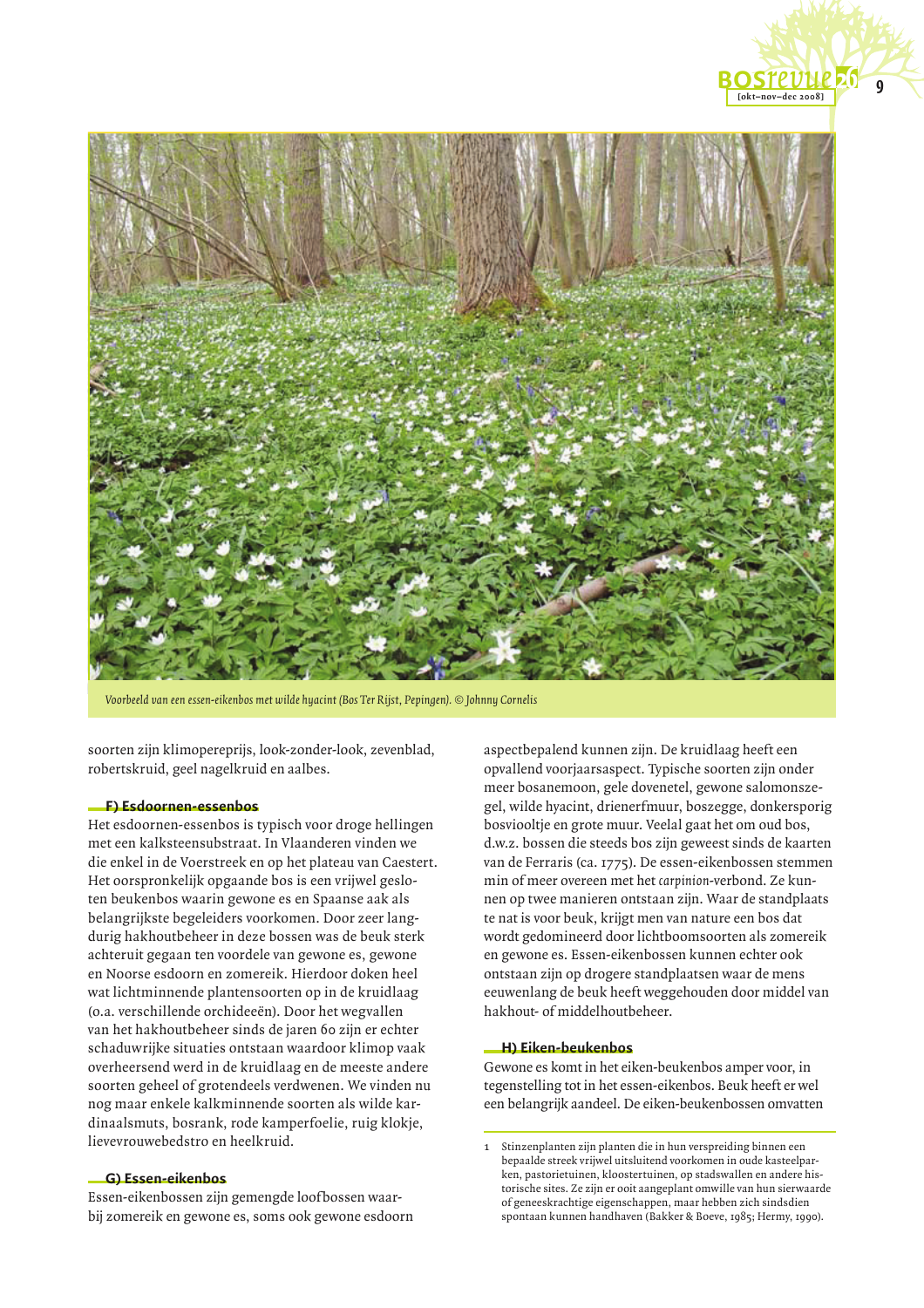

Voorbeeld van een dennen-eikenbos met bochtige smele en pijpenstrootje (Elsakker, Hoogstraten). © Luc De Keersmaeker

enerzijds de bossen uit het fagion-verbond, maar anderzijds ook de bossen uit het fago-quercetum die traditioneel bij het quercion-verbond worden gerekend. In yeel van deze bossen staat er minstens evenveel eik als beuk, omdat eik eeuwenlang door de mens werd bevoordeeld. Typische soorten in de kruidlaag zijn adelaarsvaren, lelietie-van-dalen, dalkruid, ruige veldbies, gladde witbol en valse salie.

#### D Dennen-eikenbos

De dennen-eikenbossen zijn typisch voor de voedselarme, droge en zure zandgronden in de Kempen en op de Vlaamse zandrug. De meeste bossen worden gedomineerd door aanplantingen van grove of Corsicaanse den die de van nature dominerende soorten zomereik en ruwe berk naar de achtergrond verdrijven. Deze bossen zijn vaak ontstaan door het bebossen van heidegebieden. Veel heidesoorten zijn intussen verdwenen en vervangen door de arme bosflora van het quercion met soorten als gewone braam, bochtige smele, pijpenstrootje en brede en smalle stekelvaren. In de struiklaag vindt men vaak sporkehout en wilde lijsterbes. De moslaag van de naaldbossen is over het algemeen soortenrijker dan bij de loofbossen. Dennen-eikenbossen maken ca. twee derde van het Vlaamse bosareaal uit

## D Berken-elzenbos

De berken-elzenbossen komen voor op natte, voedselarme en zure standplaatsen. De boomlaag wordt gedomineerd door zomereik, zachte berk en zwarte els. In de struiklaag is sporkehout het vaakst aanwezig. De meest voorkomende soort in de kruidlaag is pijpenstrootje. Daarnaast vindt men in de kruidlaag zowel soorten van de denneneikenbossen en eiken-beukenbossen (smalle en brede stekelvaren, bochtige smele, blauwe bosbes, valse salie)

Voorbeeld van een berken-elzenbos met geoorde wilg en veenmos (Walenbos, Tielt-Winge). © Luc De Keersmaeker

als soorten van de elzenbroekbossen (grote wederik, riet, bitterzoet, wolfspoot, moeraswalstro, hennegras). De moslaag is meestal goed ontwikkeld en bevat verscheidene veenmossoorten.

#### Wordt vervolgd...

In oktober 2009 zal er een boek verschijnen over deze nieuwe bostypologie. Dit boek bevat een uitgebreide beschrijving van elk bostype waarin de soortensamenstelling, de verwantschap met andere classificaties, het voorkomen in Vlaanderen, de standplaats, de bosleeftijd, de Ellenbergwaarden, de betekenis voor natuurbehoud, bosbouw en recreatie en de belangrijkste beheeraspecten aan bod komen. Er worden ook enkele samenvattende conclusies getrokken over de bosplantengemeenschappen in Vlaanderen.

Bij dit boek zal een identificatieprogramma zitten waarmee de gebruiker op een vlotte en gestandaardiseerde manier de verwantschap van een vegetatieopname met de onderscheiden bosplantengemeenschappen kan bepalen. Hierdoor kunnen bosvegetatieopnamen gemakkelijk geïdentificeerd worden. De berekeningswijze die gevolgd wordt voor het bepalen van deze verwantschappen, staat ook uitgelegd in het boek.

We houden je via de Bosrevue uiteraard op de hoogte over het verschijnen van dit naslagwerk.

Referenties: www.vbv.be